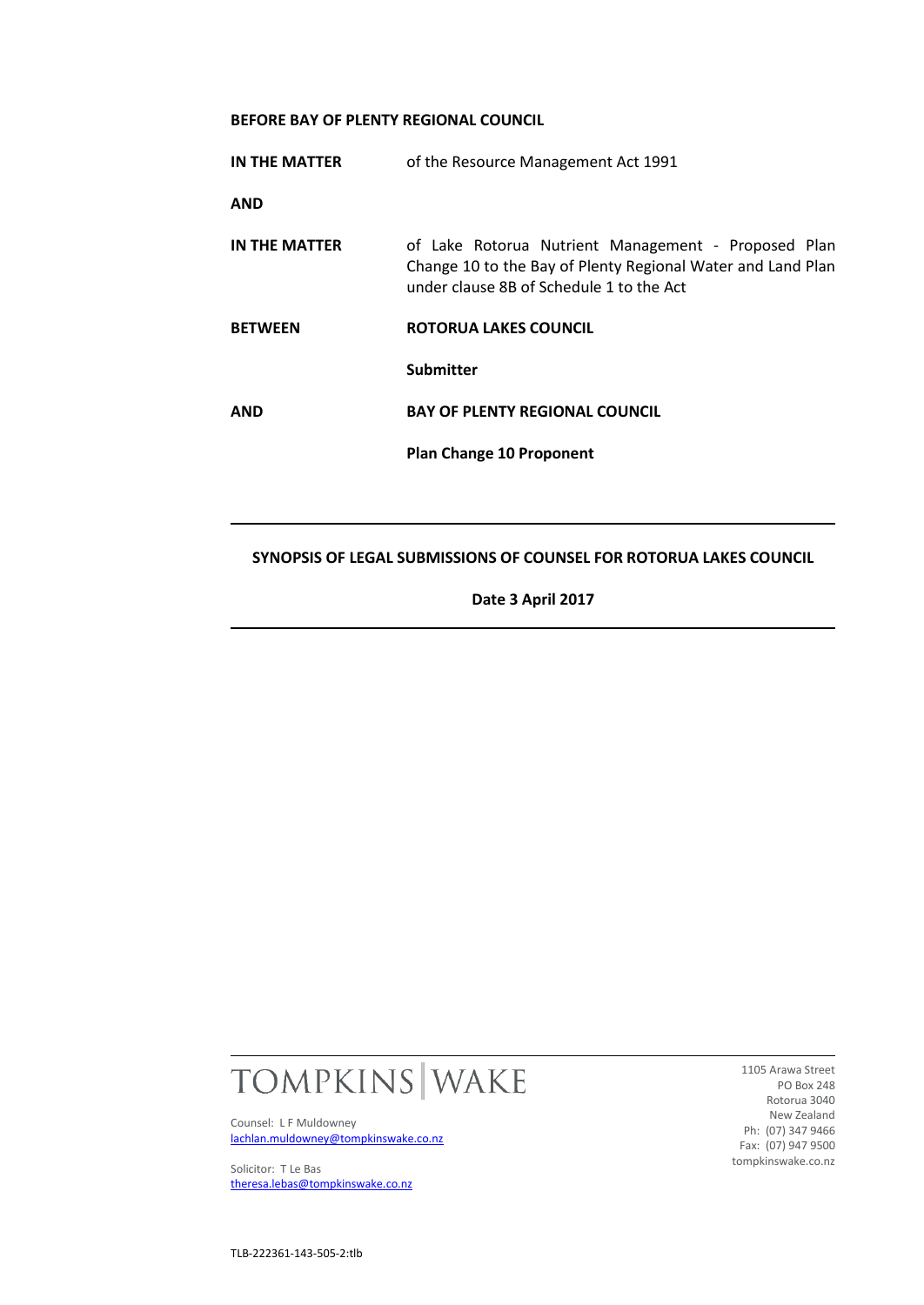### **INTRODUCTION**

- 1. The submission of Rotorua Lakes Council (RLC) on Proposed Plan Change 10 (PC10) to the Operative Bay of Plenty Regional Water and Land Plan (RWLP) is generally supportive of a rules based approach to the reduction of nitrogen within the Lake Rotorua Groundwater Catchment in order to meet the nitrogen limit set in the Operative Bay of Plenty Regional Policy Statement (RPS).<sup>1</sup>
- 2. In its submission, RLC signalled two important reservations it had concerning the detail of PC10 as notified by Bay of Plenty Regional Council (BOPRC). First, that the proposed nitrogen allocation methodology is inefficient and inequitable, particularly with respect to its impact on underdeveloped Maori freehold land within the catchment. Secondly, that PC10 does not adequately recognise and provide for the impacts of urban growth on the Rotorua wastewater treatment plant (WWTP), a piece of regionally significant infrastructure.
- 3. In respect of both issues, RLC sought changes to PC10 in the form of the inclusion of appropriate objectives, policies and methods to address these concerns.
- 4. Through expert witness caucusing and direct dialogue between both Councils, good progress has been made in respect of the WWTP issue. However, RLC's concerns regarding the allocation methodology remain unresolved, and are live issues in this hearing process.
- 5. This synopsis of legal submissions will:
	- (a) Update the Hearing Panel on the outcome, to date, of expert witness caucusing;
	- (b) Identify areas of agreement between BOPRC and RLC;
	- (c) Identify outstanding issues between BOPRC and RLC;
	- (d) Respond to matters raised in BOPRC's rebuttal evidence of 6 March 2017 and Memorandum of 22 March 2017;<sup>2</sup> and

<sup>&</sup>lt;sup>1</sup> Policy WL 3B(c).

<sup>&</sup>lt;sup>2</sup> Memorandum Regarding Additional Documents on Behalf of Bay of Plenty Regional Council; being addendums, clarifications, further rebuttal, and proposed amendments, dated 22 March 2017.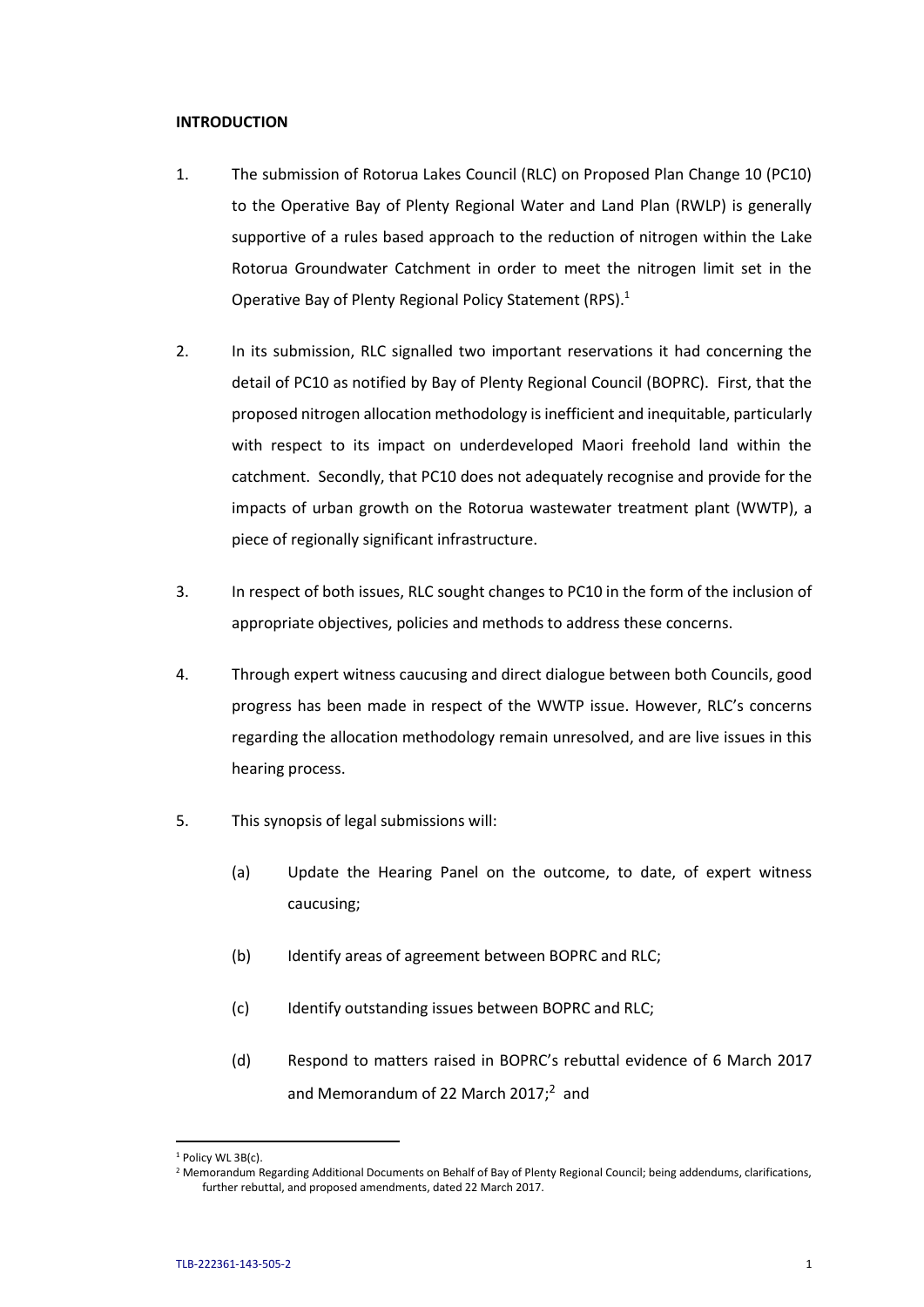(e) Respond to questions and issues raised by the Hearing Panel during the week beginning 13 March 2017.

### **RLC'S CURRENT POSITION ON PC10**

- 6. The expert evidence presented by RLC clearly states its position on PC10. Like all First Schedule processes under the Resource Management Act 1991 (RMA), matters continue to evolve.
- 7. In the spirit of Direction 5 of the Hearing Panel's Memorandum No.5 Caucusing of Expert Witnesses / Hearing Schedule, RLC's planning experts have caucused on a voluntary basis with Mr Lamb for BOPRC. The results, to date, of the voluntary caucusing are recorded in the document filed with the Hearing Secretary on Friday, 31 March 2017 by counsel for BOPRC. Mr Eccles will discuss the caucusing in more detail in his evidence. In the meantime, the following summarises RLC's current position on PC10:
	- (a) The section 42A report recommendation to include new Policies LR P16 and LR P17<sup>3</sup> is supported by both BORPC and RLC, subject to minor amendments agreed to in caucusing.
	- (b) Further to new Policies LR P16 and LR P17, RLC recommends inclusion of a new Policy LR P18<sup>4</sup> to expressly recognise the environmental benefits for Lake Rotorua achieved through municipal wastewater reticulation.

The inclusion of this new policy has not been agreed to by BOPRC in caucusing.

- (c) In order to give effect to new Policies LR P16 and LR P17, RLC recommends the inclusion of additional methods, namely -
	- (i) Inclusion of a new Method LR M5(g) to provide for the implementation of an agreed accounting methodology to shift nitrogen losses from rural land transitioning to urban land.

<sup>&</sup>lt;sup>3</sup> Renumbered LR P18 and LR P19.

<sup>4</sup> Renumbered LR P20.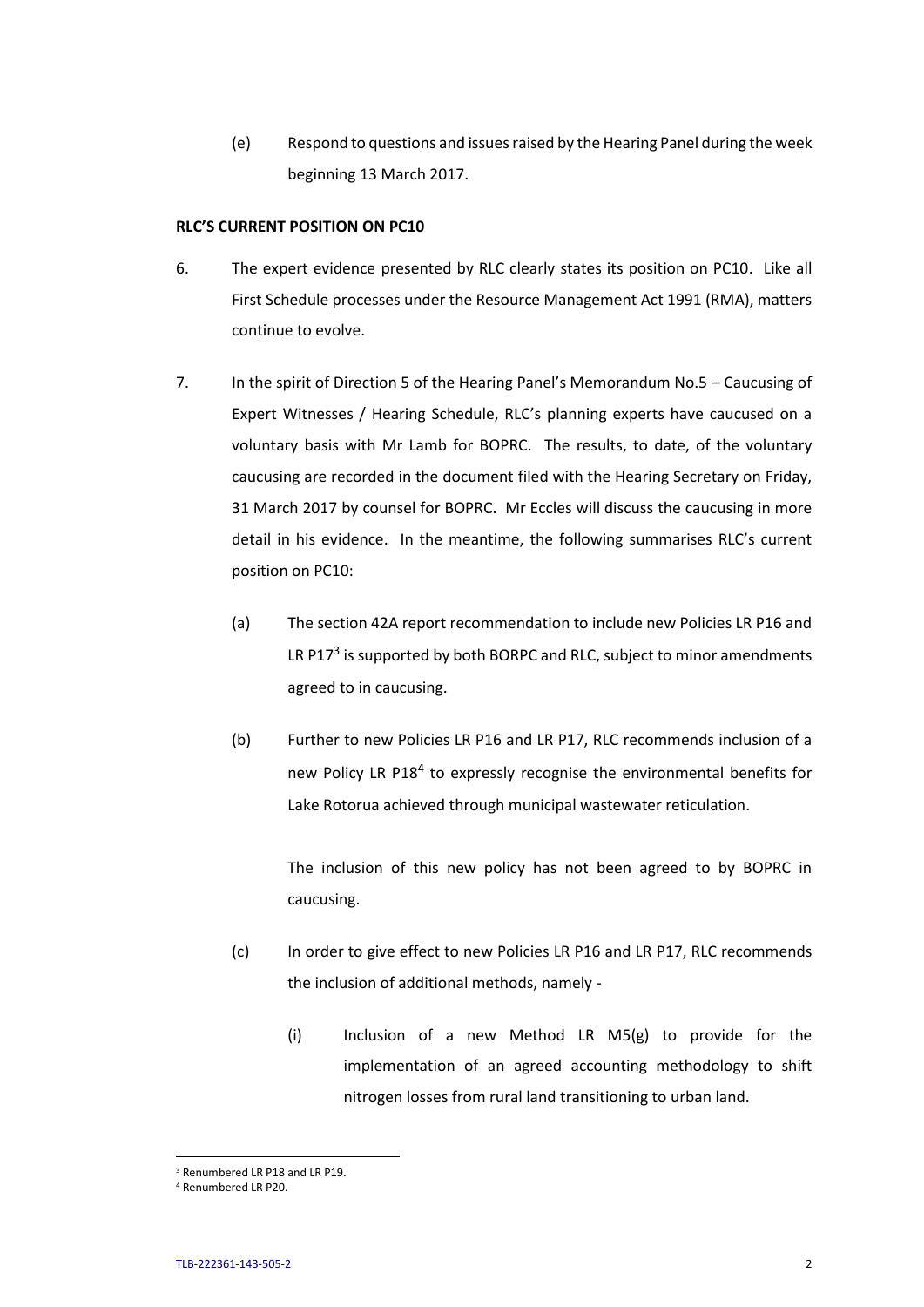The inclusion of the new method is supported by both BOPRC and RLC and has been agreed to in caucusing. The final text of the new method (g) is yet to be agreed.

(ii) Inclusion of a new Rule LR R14 to expressly provide for discharges from Rotorua's WWTP as a restricted discretionary activity.

> The rule suggested by Mr Eccles is not an attempt to "litigate the outcomes or conditions of the upcoming (not yet filed) resource consent application for a future waste water treatment plan".<sup>5</sup> RLC submits that the rule is an appropriate method to provide for an existing physical resource that is part of the environment affected by PC10, which is recognised in the RPS as regionally significant infrastructure and that represents essential development infrastructure for the Rotorua District pursuant to the NPS on Urban Development Capacity 2016.

> The inclusion of this new rule has not been agreed to by BOPRC in caucusing.

(iii) Inclusion of a new section to Schedule LR One, clause E to clearly place land owners on notice that a complete or partial sell down of nitrogen discharge allocation may present challenges for the future subdivision of the property unless the nitrogen deficit is addressed.

> The inclusion of this new section is supported by both BOPRC and RLC and has been agreed in caucusing.

(d) RLC remains concerned however, that further assessment of economic effects is required to complete the section 32 evaluation underpinning PC10. This may prompt further refinement of the PC10 provisions and its approach to nitrogen allocation in order to promote a more equitable

l

<sup>5</sup> Legal Submissions of Counsel for Bay of Plenty Regional Council, para 75.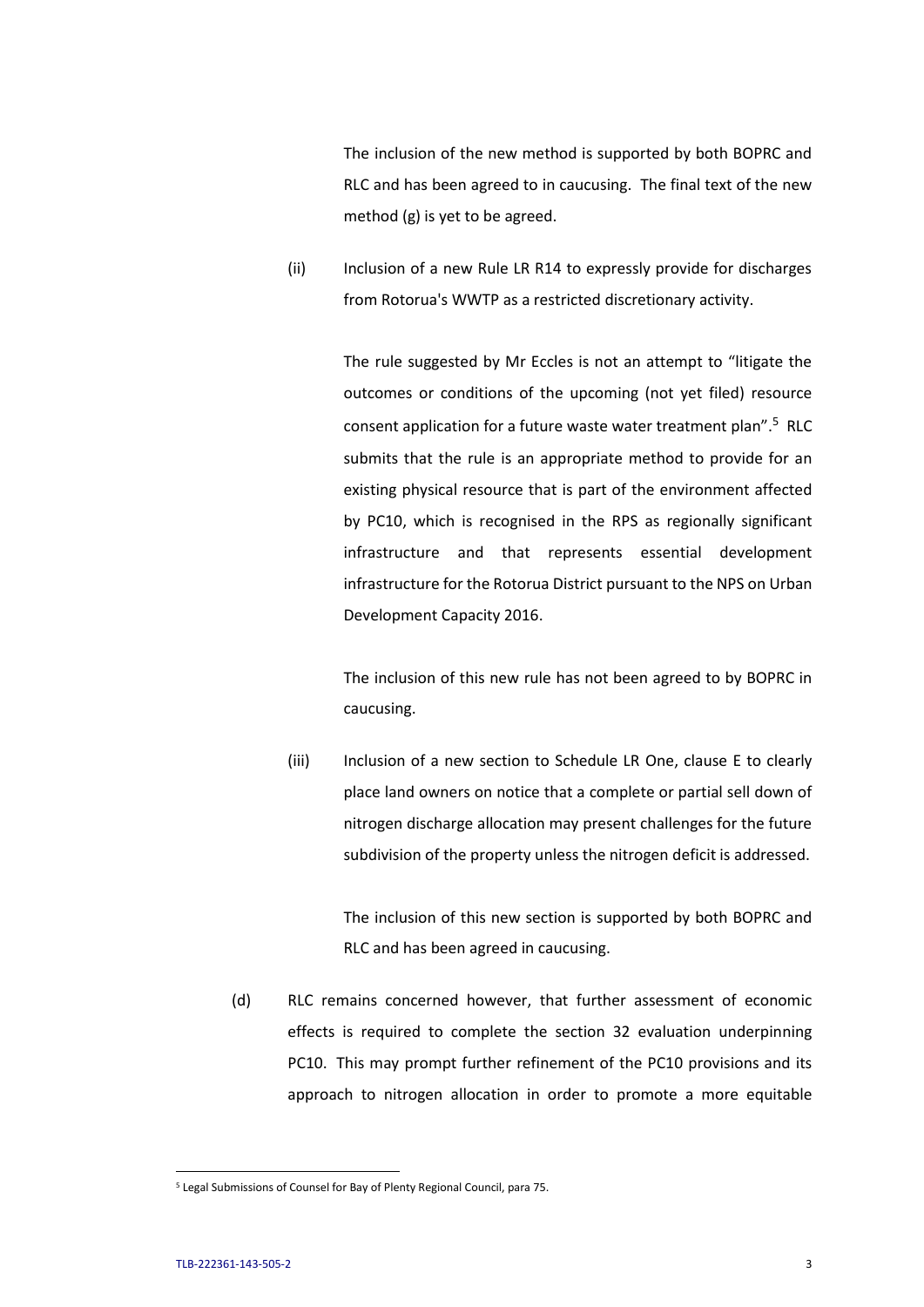outcome for the community and a more sustainable outcome for the environment along the lines of a catchment sustainability approach.

- 8. Mr Osborne, in particular, observes that further economic assessment is required before any approach to nitrogen allocation can be reliably identified. Mr Osborne very clearly refers to the alternative natural capital approach in his evidence only in order to illustrate his concerns with the economic assessment underpinning the current PC10 approach to nitrogen allocation. $6$  It is incorrect to interpret those references, as seems to have been done by BOPRC's expert witnesses in rebuttal, $<sup>7</sup>$ </sup> to suggest that RLC advocates adoption of the natural capital approach in the absence of a complete economic assessment.
- 9. Mr Osborne does not recommend one allocation approach over another at this stage. He does, however, identify concerns with the evaluation of the impacts of the sector averaging approach, and recommends a more comprehensive assessment be completed which evaluates a range of alternatives, before a preferred methodology is identified.

### **LEGAL ISSUES RAISED SINCE 6 MARCH 2017**

#### **Scope**

- 10. An Environment Court decision issued late last year by Environment Judges Smith and Kirkpatrick in the case of *Bluehaven Management Limited & anor v Western Bay of Plenty District Council*<sup>8</sup> provides a timely and helpful summary of relevant caselaw on the issue of scope. The Court in *Bluehaven* applied the familiar legal tests developed in the High Court decisions of *Clearwater<sup>9</sup>* and *Motor Machinists<sup>10</sup>* but also emphasised the need to avoid adopting too legalistic an approach to submissions and the relief requested in those submissions. $^{11}$
- 11. Applying the Court's analysis of scope in *Bluehaven* to RLC's submission on PC10, RLC respectfully submits that its submission on PC10 clearly records concerns that

<sup>&</sup>lt;sup>6</sup> See for example PM Osborne, evidence in chief, para 36, 43, 45, 47, 70, 76, 88 and 95.

<sup>7</sup> See for example R Burton, rebuttal, para 116

<sup>8</sup> [2016] NZEnvC 191.

<sup>9</sup> *Clearwater Resort Ltd v Christchurch City Council*, Christchurch AP34/02, 14 March 2003, William Young at [59] to [69].

<sup>&</sup>lt;sup>10</sup> Palmerston North City Council v Motor Machinists Limited [2014] NZRMA 519 at [74] to [83].

 $11$  Supra at note 8 at [29] to [31].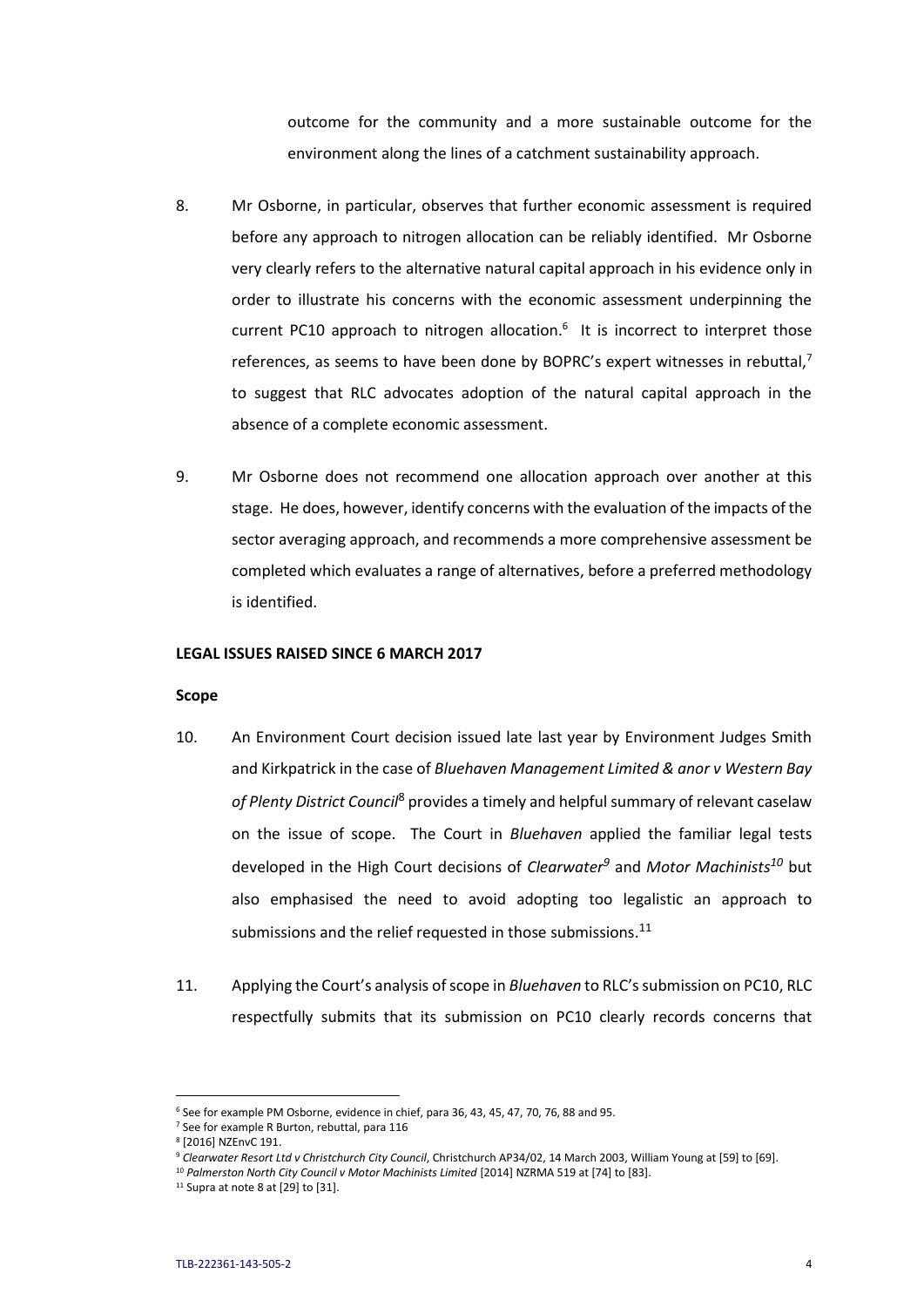reasonably fall within the ambit of PC10 and so are 'on' PC10, for the following reasons:

(i) Recognition for the WWTP in light of the implied cap created by PC10 on future WWTP operations.<sup>12</sup>

> PC10 regulates nitrogen discharges into Lake Rotorua. RLC's WWTP discharges nitrogen into the Lake through its consented treated wastewater discharge. The WWTP also performs a role in mitigating higher nitrogen discharges which would otherwise occur through septic tanks, in the absence of reticulation of urban communities, or occur through lower levels of treatment of wastewater, in the absence of the existing resource consent conditions requiring treatment to the limits of technology.

(ii) The assessment of economic effects on the community.<sup>13</sup>

PC10 will result in adverse economic effects on the community. The PC10 provisions providing for the trading of nitrogen, the section 32 evaluation and BOPRC's evidence recognise and attempt to address this effect.

(iii) Adverse effects on owners of underdeveloped Maori land.<sup>14</sup>

PC10 will result in adverse effects on the owners of underdeveloped Maori land. Again, the section 32 evaluation and BOPRC's evidence recognise and attempt to address this effect.

(iv) The approach taken to nitrogen allocation and trading.<sup>15</sup>

PC10 introduces a nitrogen allocation and trading regime for the very first time in the Lake Rotorua catchment. In the absence of PC10, the operative provisions of the RPS and RWLP would continue

 $\overline{\phantom{a}}$ 

<sup>&</sup>lt;sup>12</sup> See RLC's original submission: Preamble, fourth paragraph; Urban Growth para [12] to [15], [18] to [20].

<sup>&</sup>lt;sup>13</sup> See RLC's original submission: Preamble, fifth and sixth paragraphs; Introduction para [3], para [4a]; Rural Land Use para [5] and [6].

<sup>&</sup>lt;sup>14</sup> See RLC's original submission: Introduction para [4b]; Rural Land Use para [7].

<sup>15</sup> See RLC's original submission: Introduction para [4c]; RLC's Particular Submissions on LR P7 and LR R10.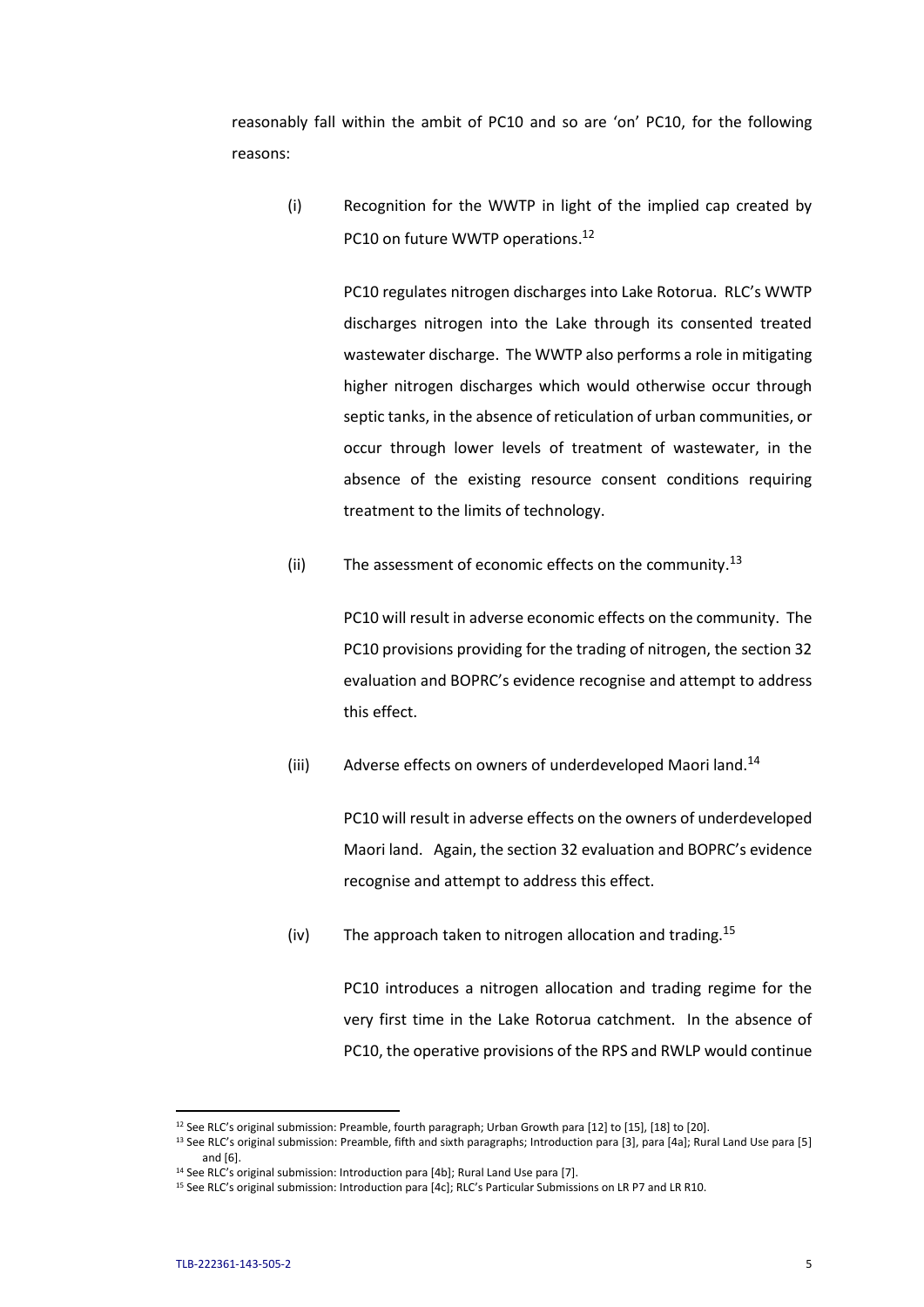to apply. Those operative provisions do not impose the nitrogen allocation and trading regime now being considered by the Hearing Panel. PC10 has introduced this regime and provides the public's first opportunity to discuss a fundamentally new management regime through a First Schedule process of the RMA. By this fact alone, the scope of PC10 is inherently very wide.

12. Having raised these issues squarely within its submission, RLC then sought broad relief in the form of "appropriate objectives, policies and methods" to address these concerns. This was the same approach taken by Bluehaven in its submission which the Court decided gave it sufficient scope to pursue express amendments to the plan change on appeal. It is respectfully submitted that RLC's submission meets the legal tests established in *Clearwater*, *Motor Machinists* and *Bluehaven*, and no issues as to scope arise.

### **Fettering statutory powers**

13. RLC rejects the suggestion by BOPRC<sup>16</sup> that the participation of an RLC Councillor in the Lake Rotorua Stakeholders Advisory Group (STAG) and the participation of a former Mayor in the Regional Strategy, Policy and Planning Committee and the Rotorua Te Arawa Lakes Strategy Group (Strategy Group) should in some way fetter RLC in its position on and participation in the First Schedule process for PC10.

### STAG

- 14. As a corporate entity, the only means by which RLC can exercise its powers is by majority vote of its governing body. Schedule 7, clause 24 of the Local Government Act 2002 (LGA02) provides that unless expressly delegated, the "acts of a local authority must be done, and the questions before the local authority must be decided", at a meeting by vote of the majority of the elected members that are present and voting.
- 15. Councillor Hunt was authorised, by RLC resolution, to participate in STAG.<sup>17</sup> That resolution did not delegate to Councillor Hunt any power to bind RLC to a defined position or fetter RLC's future position on or participation in PC10 as a submitter.

<sup>&</sup>lt;sup>16</sup> R Burton, rebuttal, para 116 to 124. Legal Submissions on behalf of Bay of Plenty Regional Council, para 72.

<sup>&</sup>lt;sup>17</sup> Minutes of an Extraordinary Meeting of (Rotorua District) Council, 16 October 2012.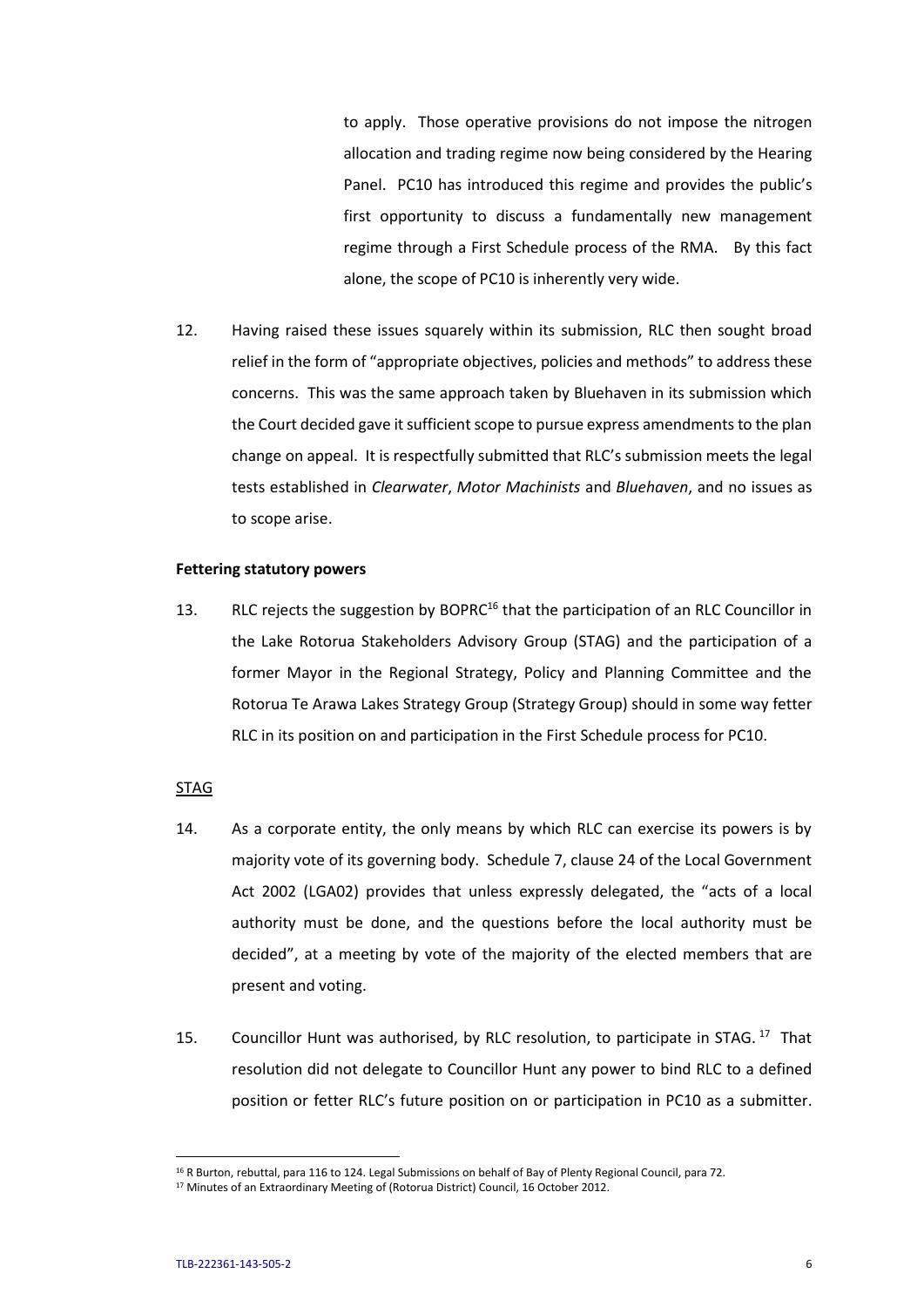This was consistent with STAG's own Terms of Reference which expressly recognised its advisory role, that no STAG member had delegated authority to make decisions binding their own respective organisation and that while STAG itself could not make submissions, the respective organisations of STAG's members certainly could:

#### Group purpose

The main purpose of the Lake Rotorua Catchment Stakeholder Advisory Group (the "Group") is:

1. To provide oversight, advice and recommendations on "rules and incentives" options that will achieve the nutrient reduction targets needed from rural land in order to meet Lake Rotorua's water quality target. This shall include advice on implementation options and District and Regional statutory plan changes.

The Group shall also:

2. Facilitate engagement with all stakeholders, in conjunction with the three partners represented within the Rotorua Te Arawa Lakes Strategy Group (RTALSG).

3. Advise on progress in developing and implementing rules and incentives, and make associated recommendations, to improve both progress of the programme and stakeholder relationships.

…

Group advisory, engagement and reporting functions

…

6. Individual members of the group shall engage with their respective agencies and sectors to ensure a two way flow of ideas and feedback on draft advice and other relevant matters.

…

Limitation of powers

17. **There is no delegation of Council and/or RTALSG decision making authority to the Group.**

18. The **Group in its own right shall not make formal submissions** on Council plans or resource consent matters.

#### Group operations

19. The Group shall operate in a collaborative fashion, both within its own setting and in its engagement with others, guided by the following:

a. Respect for all views at the table.

b. Wherever possible, decisions on advice (the Group's primary purpose) shall be by consensus, with a majority vote taken only if necessary.

c. Minority view(s) and associated reasons shall be recorded along with the majority view.

…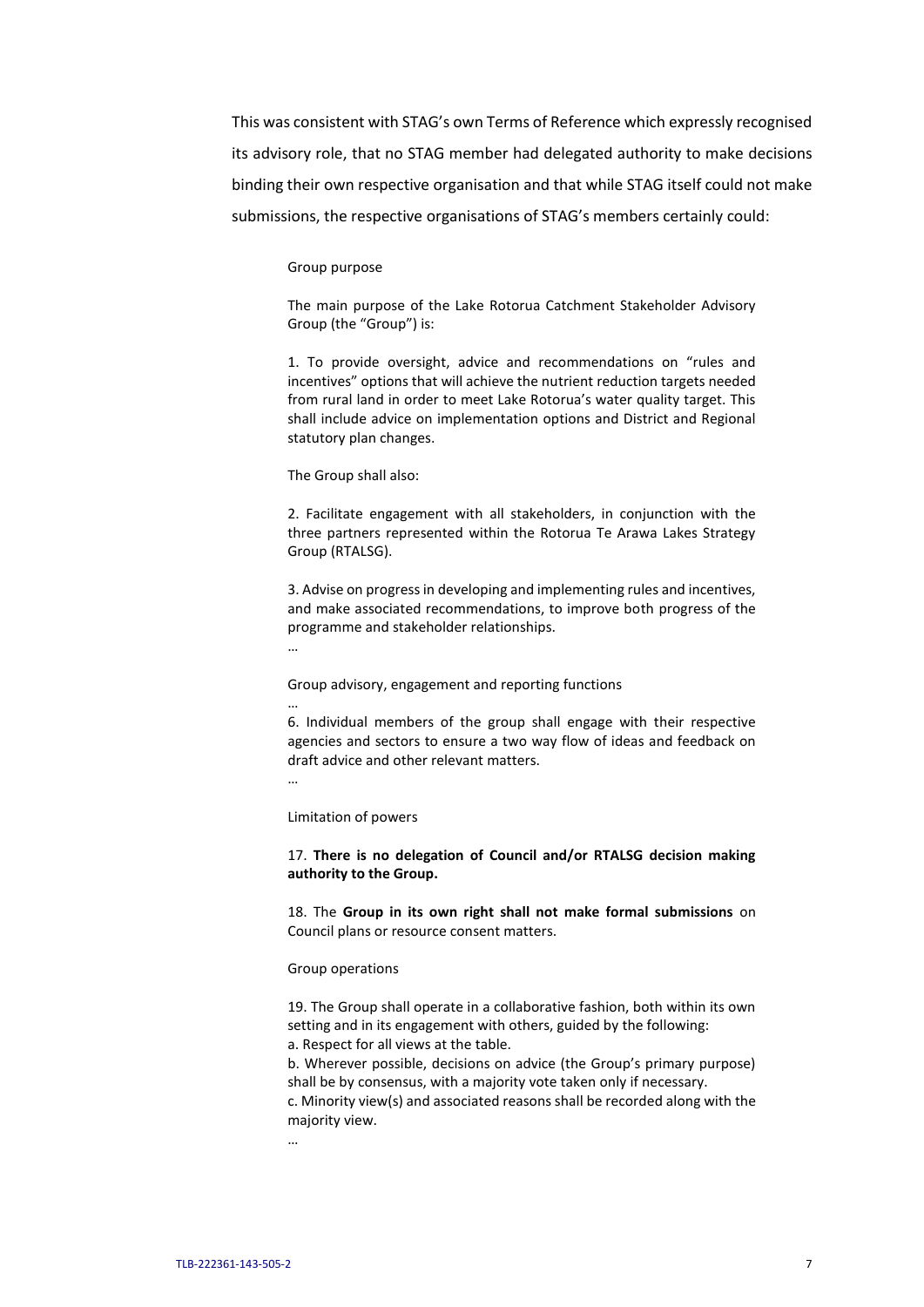e. **Group members** shall raise issues relevant to their sector/agency, but they **are not "representative" in the sense that they are mandated to or expected to speak on behalf of their sector/agency**…

[Our emphasis added.]

16. A closely related submission point can be made in response to the numerous references in the rebuttal evidence of BOPRC's expert witnesses that BOPRC, as PC10 proponent, was somehow fettered in its drafting of PC10 provisions by STAGdeveloped principles.<sup>18</sup> STAG is not recognised in law as a regional council with powers to make a regional policy statement, regional plan or a plan change. STAG, by its own Terms of Reference, had no power to fetter BOPRC in its drafting of appropriate provisions to achieve the objectives of the RPS and the RWLP. STAG's Terms of Reference 1, Group Purpose, clearly stated that its primary purpose was to provide "oversight, advice and **recommendations**".

### Strategy Group

- 17. Former Rotorua District Council Mayor Winters, now an Elected Member of BOPRC, was one of six members of the Strategy Group established in accordance with s48 of the Te Arawa Lakes Settlement Act 2006 (TALSA). TALSA expressly applies the provisions of the LGA02 and the Local Government Official information and Meetings Act 1987 to the Group,  $19$  subject to a few exceptions.  $20$
- 18. RLC's control over its own members are preserved by TALSA, with those RLC members of the Strategy Group:
	- (a) Being subject in all things to the control of RLC, and required to carry out all general and specific directions of RLC given in relation to the Strategy Group and its affairs;<sup>21</sup> and
	- (b) Able to be discharged by RLC.  $22$
- 19. RLC did not delegate any decision-making powers or responsibilities to its representatives on the Strategy Group. This was consistent with the Strategy Group's stated statutory purpose, which is:

 $\overline{\phantom{a}}$ 

<sup>&</sup>lt;sup>18</sup> See for example GC Moletta, rebuttal, para 70, 71, 78, 80. R Burton, rebuttal, para 118, 119, Appendix 1. Prof GJ Doole, rebuttal, para 7, 10, 11. NJ Smith, rebuttal, para 15. S Barns, rebuttal, para 19. SG Lamb, rebuttal, para 18, 26, 28. <sup>19</sup> Section 51(1) of the TALSA.

 $20$  For example, the Group is deemed a joint committee within the meaning of clause 30(1)(b) of the LGA02 but is a permanent committee; unable to be discharged unless each organisation agrees to do so.

<sup>&</sup>lt;sup>21</sup> Section 51(1)(3) of TALSA and Schedule 7, cl 30(3) of the LGA02.

<sup>&</sup>lt;sup>22</sup> Section 51(1)(3) of TALSA and Schedule 7, cl 30(1) and (2) of the LGA02.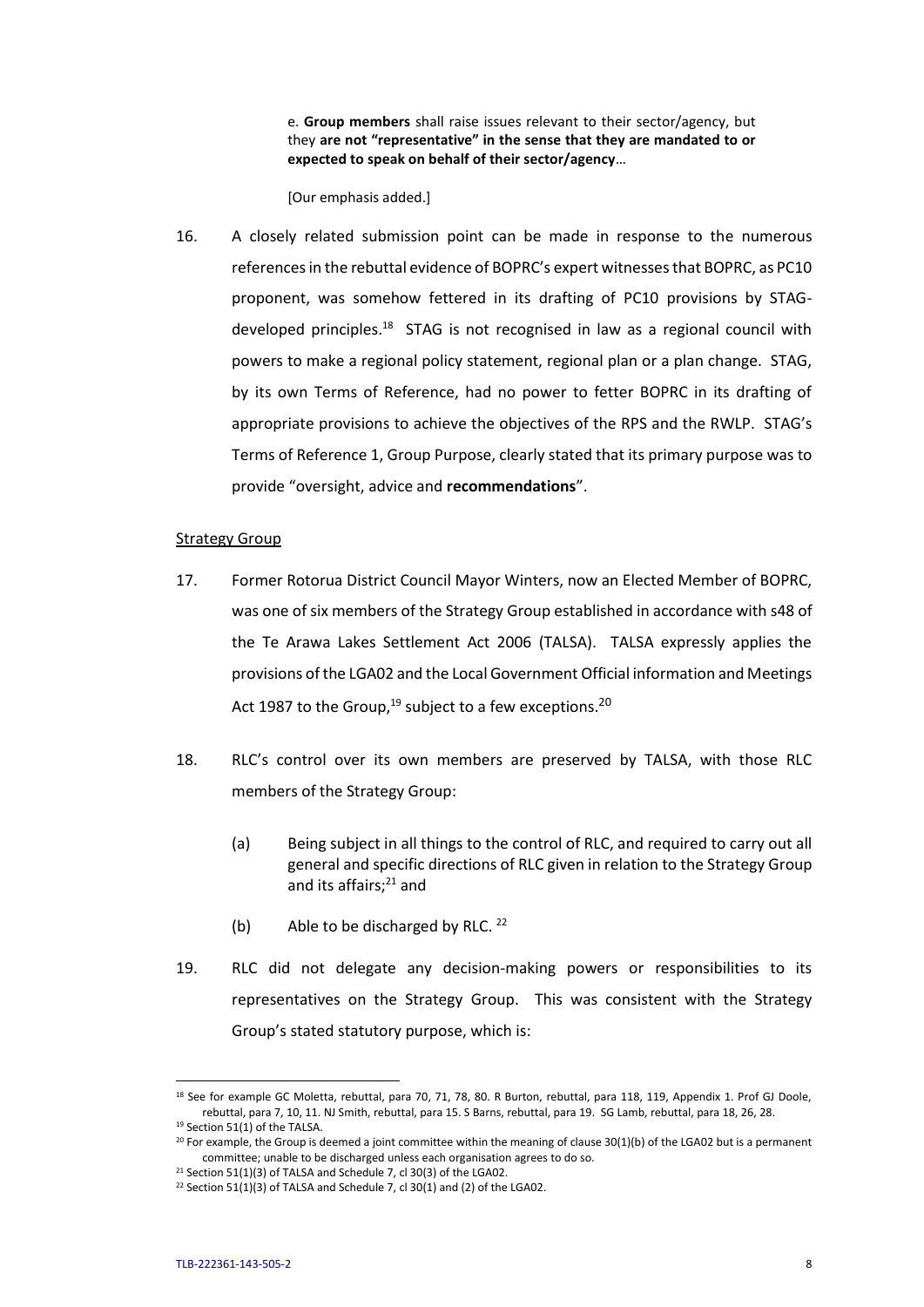… **to contribute to the promotion of the sustainable management of the Rotorua lakes and their catchments**, for the use and enjoyment of present and future generations, while recognising and providing for the traditional relationship of Te Arawa with their ancestral lakes.<sup>23</sup>

[Our emphasis added.]

### **RLC DISCUSSION WITH SUBMITTERS**

- 20. In the spirit of Direction 4 of the Hearing Panel's Memorandum No.4 Further Directions as to the Conduct of the Hearing, RLC has discussed its submission on PC10 with representatives of CNI Iwi Land Management Limited $^{24}$  and PF Olsen Limited.<sup>25</sup>
- 21. RLC wishes to advise the Hearing Panel that there is general alignment between the three submitters over their concerns that:
	- (a) The assessment of the actual and potential economic effects underpinning the PC10 provisions needs to be completed;
	- (b) PC10 needs to achieve a more equitable outcome for the community and a more sustainable outcome for the environment; and
	- (c) PC10 needs to engage and recognise all ecosystems, including people and communities, which make up the environment relevant to, and affected by, PC10.
- 22. Mr Osborne and Mr Eccles are available to discusstheir understanding of this general alignment in more detail during their respective appearances before the Hearing Panel as expert witnesses.

### **CONCLUSIONS**

### **Provision for urban growth**

23. RLC's WWTP is essential infrastructure required to service the current and future urban population of Rotorua. Compared to alternative on-site treatment options,

<sup>23</sup> Section 49 of TALSA.

<sup>&</sup>lt;sup>24</sup> Submitter 49 and Further Submitter 6.

<sup>25</sup> Submitter 73.